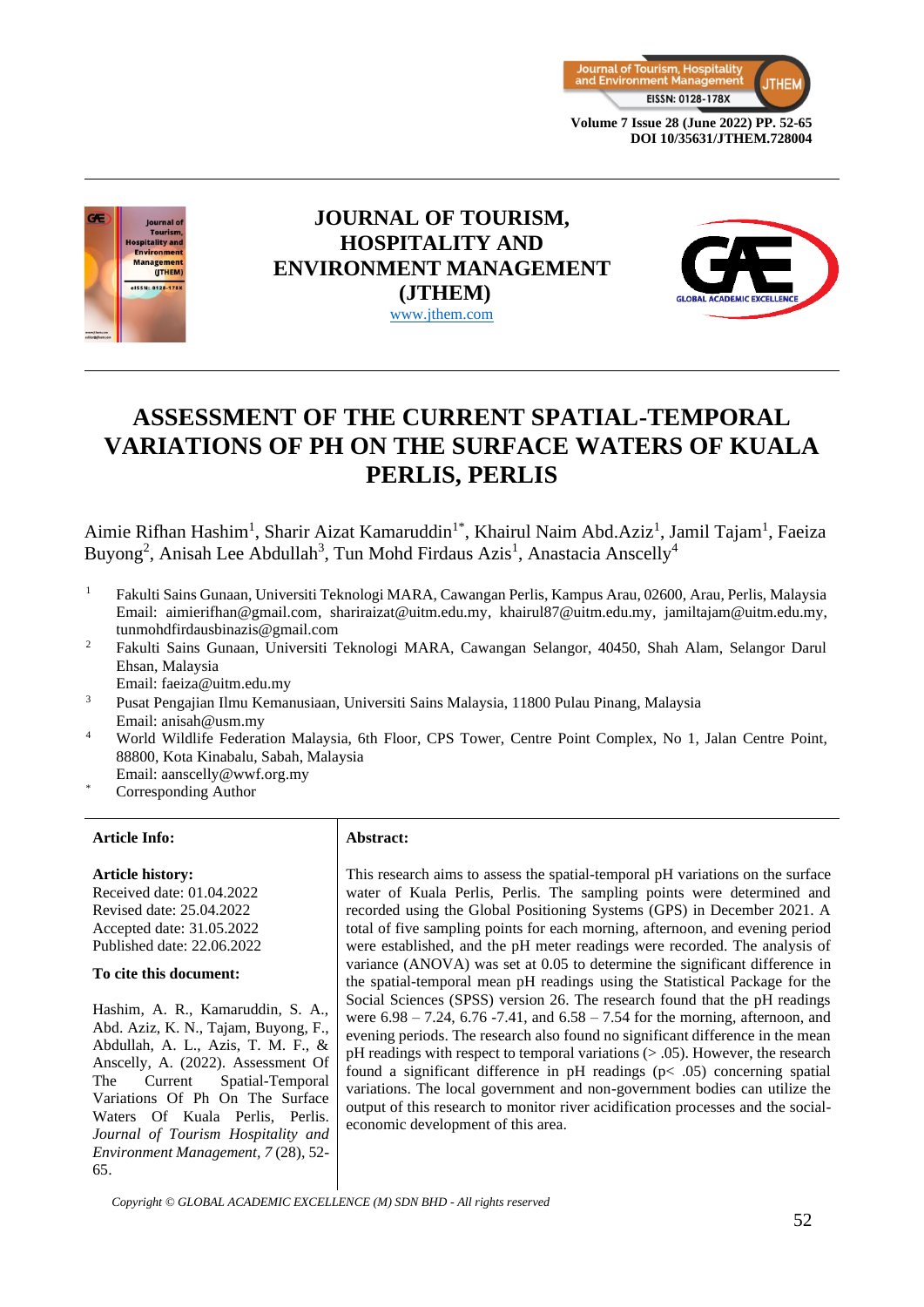

#### **Keywords:**

**This work is licensed under [CC BY 4.0](https://creativecommons.org/licenses/by/4.0/?ref=chooser-v1)**  $(cc)(\dagger)$ 

**DOI:** 10.35631/JTHEM.728004.

Kuala Perlis, pH, River Acidification, Spatial, Temporal

# **Introduction**

Body river is a vital functioning ecosystem or natural landscape that provides tremendous significance to aquatic inhabitants and humankind. The importance of the river in freshwater fisheries to offer protein sources for low-income households was elaborately discussed (Dugan, Dey, & Sugunan, 2006). For agricultural production, basic needs, livelihoods, and ethnic backgrounds, the Mekong River's locals solely rely on the Mekong River and its tributaries' diverse and rich resources (Morton & Olson, 2018). Therefore, river essentiality should be highly acknowledged as it has been neglected for decades compared to prolonged exploitation.

Prolonged exploitation of the water bodies has negatively impacted the quality of the water bodies, resulting from pollution and possible anthropological activities that might be responsible for this worsening situation (Kamaruddin et al., 2020). According to Al-Badaii et al. (2013), anthropological activities may have altered the natural physicochemical properties of the river, derived from anthropological pollutants, industrial effluent, soil runoff, agriculture, and urban discharge from the land area. Domestic sewage and animal manure have been significant sources of organic contamination in aquatic environments for the past two decades. In addition, increased abundance and variety of toxic and hazardous wastes due to fast industrial expansion and urbanization (Abdullah, 1995). In short, the high-functioning aquatic system has been dictated by the impurities that cause it to be polluted, and water quality monitoring should be done.

Furthermore, water quality monitoring is a practical approach to monitoring river physicochemical properties over the years. In Malaysia, the Department of Environment (DOE) has provided National Water Quality Standard (NWQS) to be used as a primary reference to categorize the river status to the public (Ministry of Natural Resources and Environment Malaysia, 2014). Factors such as altitude, parent rocks, vegetation, and anthropogenic activities influence soil and water physicochemical properties like pH, organic matter, cation exchange capacity (CEC), soil properties, and water chemistry (Norbert et al., 2018). Water quality indicators include biological oxygen demand (BOD), temperature, electrical conductivity, nitrate, phosphorus, potassium, dissolved oxygen, hazardous heavy metals, and algal bloom (Bhateria & Jain, 2016). Therefore, water quality monitoring should be done to study the current physicochemical properties of the Kuala Perlis.

The previous study depicts Kuala Perlis River has become the main pathway for transportation, fisheries, and irrigation for Perlis's residents, and its current condition keeps changing through the years. Perlis River is located on Malaysia's northern peninsula, at latitude 6.40° and longitude 100.13°. The Perlis River has over ten tributaries and a 350-square-kilometer river basin. The river runs 9.6 kilometers from Kangar City to Kuala Perlis (Amneera et al., 2013). In water quality index studies conducted by Amneera et al. (2013), throughout three stations set up along Kuala Perlis River, the water quality index was found to be at 58.30, 61.87, and 41.64, respectively. That finding shows decline trends in WQI values that point to an increasing level of water pollution in the Kuala Perlis River. Kuala Perlis River shows the potential risk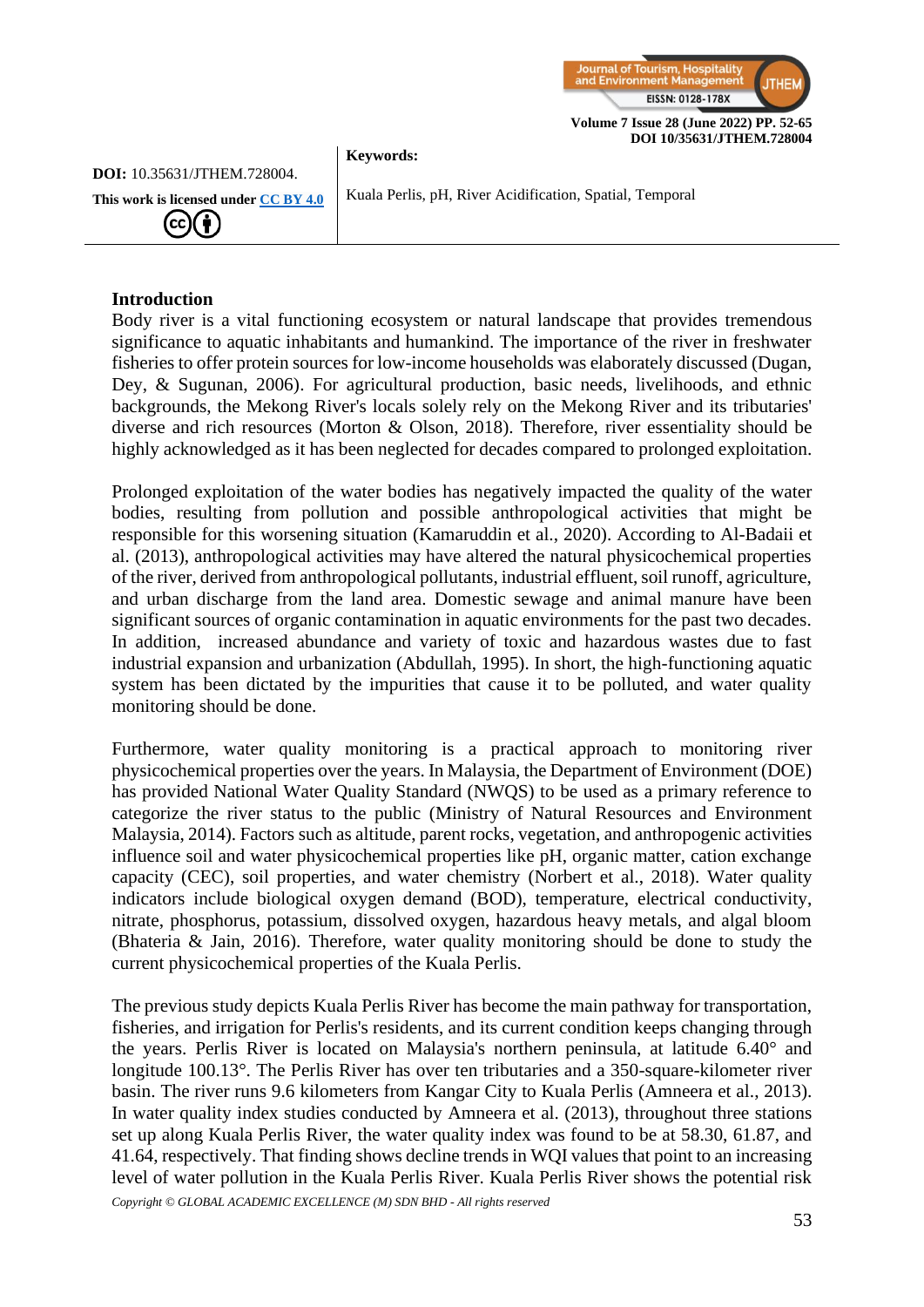

of being highly polluted in the future. If no effort is made, a harmful impact on the river may occur, such as river acidification.

River acidification is an occurrence where the pH of the river shifts to be more acidic as carbon dioxide is absorbed into the river from the polluted atmosphere. Changes in pH in coastal ecosystems are caused by various factors, including watershed processes, nutrient inputs, and changes in ecosystem structure and metabolism (Duarte et al., 2013). The chemical composition and discharge magnitude are rapidly changing due to climate change and land-use practices (Salisbury et al., 2008). The pH range of freshwater is wider than the ocean, as freshwater alkalinity is lower than the ocean due to the absence of the salt buffer. Thus, to detect the river acidification at its earliest before it threatens the water bodies and their habitat, there is a need for spatial-temporal variation of pH assessment.

Spatial-temporal variation of pH assessment should be conducted regularly to understand changes in river bodies. Water quality varied spatially and temporally; the most spatial variability occurred during the no-flow phase, with flow driving temporal changes (Sheldon & Fellows, 2010). For example, the monsoon season, tidal activity, and the timing of sampling processes all temporarily influence pH levels (Kamaruddin et al., 2021a). The pH reading measures hydrogen ions in the water sample and is considered the most functional parameter to indicate the water quality, especially in aquaculture. For different sorts of samples, measuring the pH value of water is crucial. Too High and too low pH levels of aquatic species are harmed, either directly or indirectly. Changes in pH substantially impact phytoplankton and zooplankton biodiversity at the water bodies' surface (Kamaruddin et al., 2021a). In determining the corrosive qualities of an aquatic environment, the pH value is the most useful parameter (The British Standards Institution, 2012). Contamination and acidification are indicated by pH, and toxic elements and compounds become mobile when the pH is low. The higher the hydrogen ion (H+) activity and the more acidic the water, the lower the pH (Amneera et al., 2013). In short, pH monitoring is vital to understand the condition of the water bodies, in this case, the Kuala Perlis River.

#### **Literature Review**

Several highlights should be focused on in the literature review section. First and foremost, the activity of hydrogen ions in solution is measured by pH, which is the logarithm to the base 10 of the ratio of molar hydrogen-ion activity multiplied by 1. The pH value is determined by measuring the potential difference of an electrochemical cell with an appropriate pH meter (The British Standards Institution, 2012). Next, acidification can disrupt many marine biogeochemical and biological processes. The pH of the ocean has already decreased and will continue to fall as more carbon dioxide (CO2) is emitted (Turley et al., 2006). Because there is growing concerned about global warming, it is critical to investigate the pH distribution in coastal and mangrove ecosystems, particularly in areas with high species richness (McNicholl et al., 2020). For a sustainable approach to healthy coastal and estuarine ecosystems, surface water pH can be forecasted using various instruments or modelling techniques (Kamaruddin et al., 2021b).

The primary sources of river pollution include growing urbanization, which results from the construction of residential, commercial, and industrial sites and infrastructure, and other utilities (Amneera et al., 2013). The Kuala Perlis River is designated as a Class III river. It is undergoing severe erosion along its riverbanks and has become extremely shallow. Kuala Perlis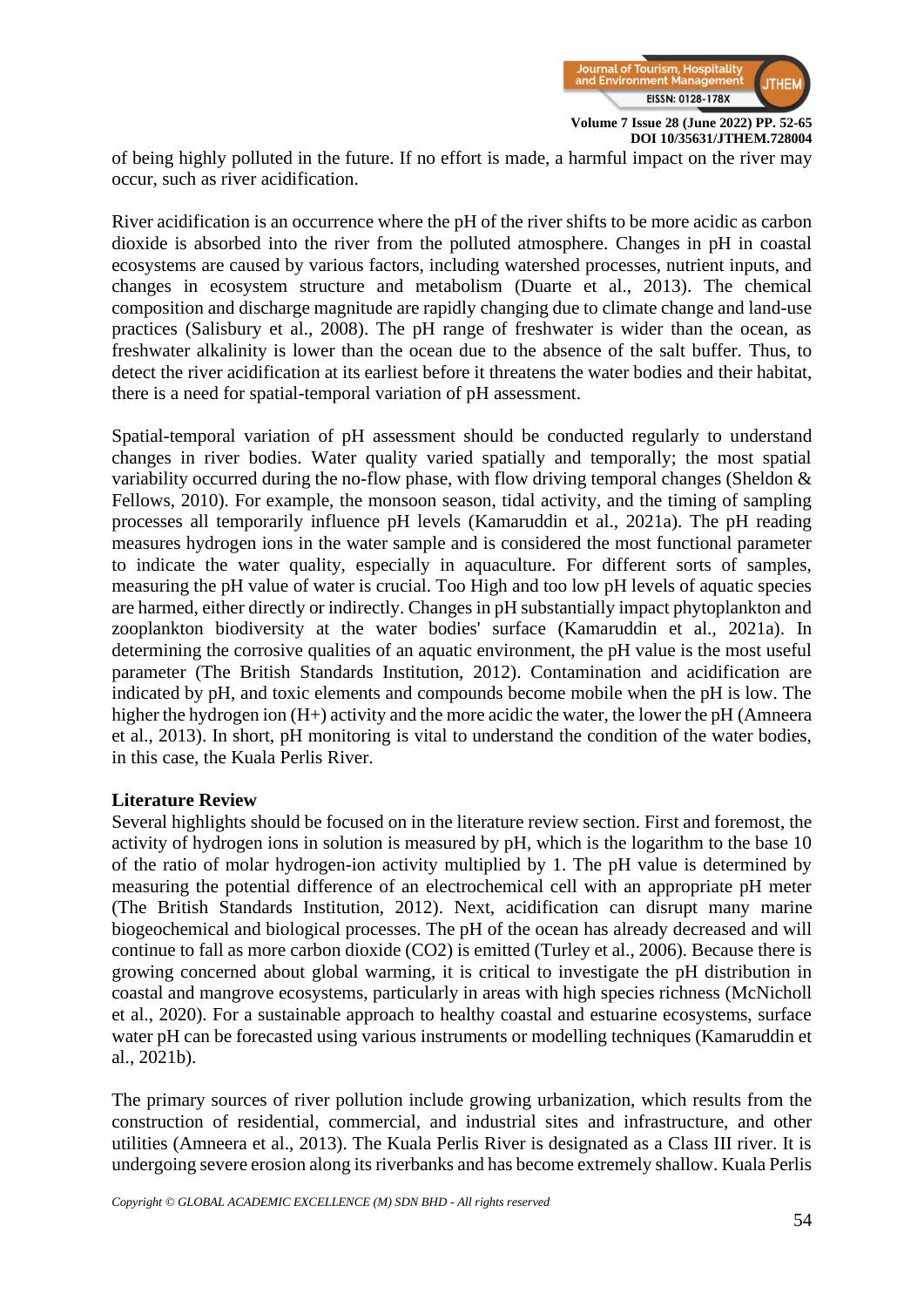

has a landfill, which directly impacts the river's water quality. Squatters near the river reserve area are also causing pollution. Shrimp livestock ponds, Kangar Wet Market, Sungai Perlis Esplanade, food vendors, and the Kuala Perlis Fisherman Jetty are further polluting sources (Samsudin et al., 2011). The lack of prior research in the study area provided another problem for research because there was no baseline data for water pH (Kamaruddin et al., 2021a). Therefore, this study proposes to obtain a current spatiotemporal variation of pH on the surface water of the river, thus providing preliminary for future endeavours, especially in monitoring the Kuala Perlis River quality.

### **Methodology**

This section briefly explained the sampling method, selection of sampling sites, and sampling location positioning (latitude and longitude). The observation made during sampling activities was also recorded, and the sampling location was also mapped to view possible anthropogenic activities using satellite images comprehensively

### *Sampling Method*

Sampling was conducted in early December 2021, and five locations were determined, starting from the first location (L1), Jetty Tok Kuning, until it reached the river's mouth, the fifth location (L5). Each sampling location was carefully marked and recorded using Global Positioning System (GPS). Sampling was conducted three times, which were in the morning, afternoon, and evening. Water samples were collected around one meter below the surface. The observations at each sampling site focused on the natural landscape and possible anthropological contributors that might affect the water quality and pH distribution. 1.5-liter plastic bottles were used to collect the water samples, carefully labeled according to sampling sites, and brought to the laboratory for further analysis. The pH reading was immediately taken after the sample collection using a pH meter. The reading was taken in triplicate, and the average reading was calculated.

# *Sampling Sites*

Sampling sites were conducted at three different periods, which were morning (AM), afternoon (AF), and evening (PM). Each sampling point during surface water sampling will be labeled (L1-L5), and the latitude and longitude will be recorded each time using GPS System. Observation for possible anthropogenic activities was also conducted during the sampling activities, and Table 1 shows the sampling location and possible anthropogenic activities observed.

|                 | Table 1: Sampling Location and Possible Anthropogenic Activities |               |                               |                                     |  |  |
|-----------------|------------------------------------------------------------------|---------------|-------------------------------|-------------------------------------|--|--|
| <b>Sampling</b> | Location                                                         | Latitude      | Longitude                     | <b>Possible</b><br>Anthropogenic    |  |  |
|                 |                                                                  |               |                               | <b>Activities</b>                   |  |  |
|                 | L1                                                               | 6°25'04.853"N | 100°09'01.853"E               | Jetty Tok Kuning, Agriculture       |  |  |
|                 | L2                                                               | 6°25'19.128"N | 100°08'32.333"E               | Agriculture,<br>Aquaculture/        |  |  |
| AM              |                                                                  |               |                               | <b>Fishing Pond</b>                 |  |  |
|                 | L <sub>3</sub>                                                   |               | 6°25'03.461"N 100°08'22.434"E | <b>Solar Power Plant</b>            |  |  |
|                 | L4                                                               | 6°24'37.799"N | 100°08'23.903"E               | Solar Power Plant, Roadside,        |  |  |
|                 |                                                                  |               |                               | Residential Area                    |  |  |
|                 | L <sub>5</sub>                                                   | 6°24'28.511"N | 100°08'23.364"E               | <b>Restaurant, Floating Village</b> |  |  |
|                 | L1                                                               | 6°25'04.992"N | 100°09'00.774"E               | Jetty Tok Kuning, Agriculture       |  |  |

**Table 1: Sampling Location and Possible Anthropogenic Activities**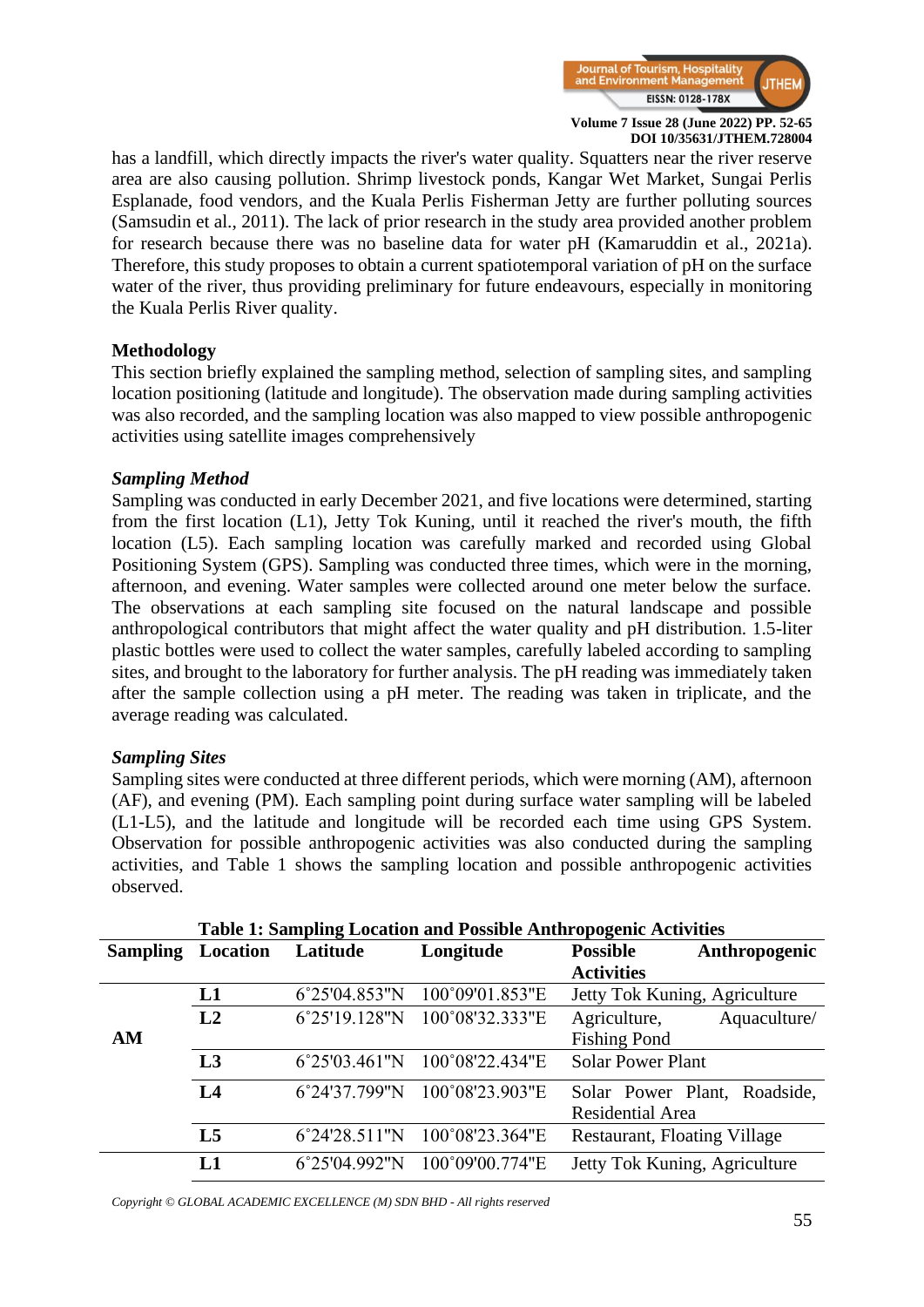| <b>Journal of Tourism, Hospitality</b><br>and Environment Management | <b>JTHEM</b> |
|----------------------------------------------------------------------|--------------|
| EISSN: 0128-178X                                                     |              |

**Volume 7 Issue 28 (June 2022) PP. 52-65**

|           |                |               |                               | DOI 10/35631/JTHEM.728004           |
|-----------|----------------|---------------|-------------------------------|-------------------------------------|
|           | L2             |               | 6°25'17.364"N 100°08'46.409"E | Agriculture,<br>Aquaculture,        |
| AF        |                |               |                               | <b>Fishing Pond</b>                 |
|           | L3             | 6°25'20.808"N | 100°08'31.746"E               | Fishpond, Solar Power Plant,        |
|           |                |               |                               | Roadside                            |
|           | L <sub>4</sub> | 6°24'57.449"N | 100°08'18.917"E               | Roadside, Restaurant                |
|           | L <sub>5</sub> | 6°24'27.263"N | 100°08'20.742"E               | <b>Floating Village</b>             |
|           | L1             | 6°25'04.787"N | 100°09'01.290"E               | Jetty Tok Kuning, Agriculture       |
| <b>PM</b> | L2             | 6°25'22.188"N | 100°08'44.322"E               | Agriculture,<br>Aquaculture,        |
|           |                |               |                               | <b>Fishing Pond</b>                 |
|           | L3             | 6°25'00.653"N | 100°08'19.679"E               | Aquaculture, Solar Power Plant      |
|           | L <sub>4</sub> | 6°24'34.355"N | 100°08'29.033"E               | Solar Power Plant, Roadside,        |
|           |                |               |                               | Residential Area                    |
|           | L <sub>5</sub> | 6°24'27.479"N | 100°08'23.364"E               | <b>Restaurant, Floating Village</b> |
|           |                |               |                               |                                     |

In addition, sampling locations were mapped based on the latitude and longitude of each sampling activity. The sampling point positioning can be accurately defined from the map, and possible anthropogenic activities can be studied appropriately. Figure 1, Google, 2021b, showed the sampling location for morning (AM) sampling; Figure 2, Google, 2021a, showed the sampling location for the afternoon (AF) sampling, and Figure 3, Google, 2021c, showed the sampling location for the evening (PM) sampling.



**Figure 1: AM Sampling Location** 

Source: (Google, 2021b)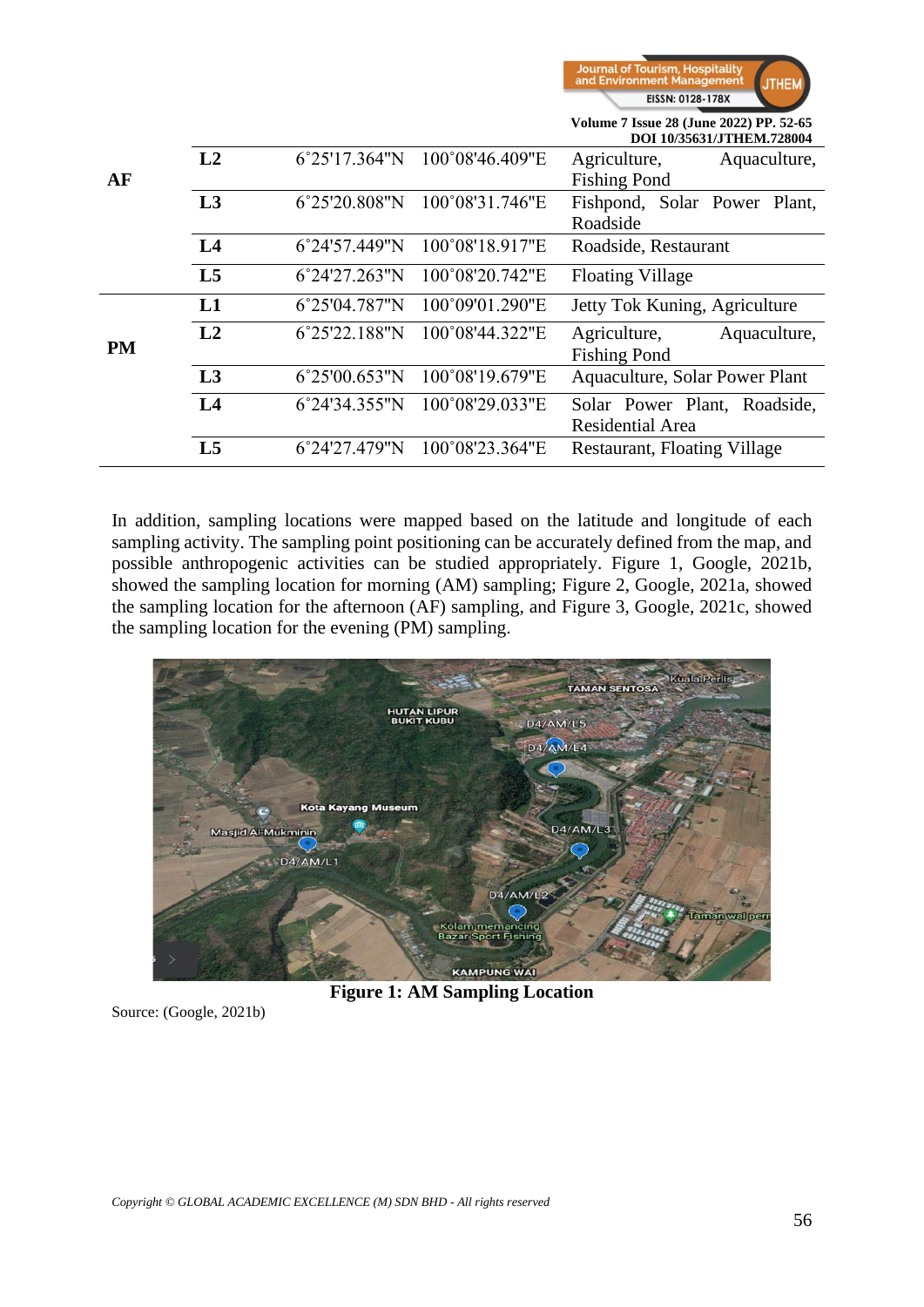



**Figure 2: AF Sampling Location** 

Source: (Google, 2021a)



**Figure 3: PM Sampling Location** 

Sources: (Google, 2021c)

#### **Results and Discussion**

The results obtained from the spatiotemporal finding for Kuala Perlis's pH variation were discussed distinctly for the temporal and spatial pH variation at the Kuala Perlis river. The data were tabulated and illustrated in tables and figures, respectively. The data analysis was conducted using the Statistical Package for the Social Sciences (SPSS) version 26. The current pH spatiotemporal variation and possible factors affecting the pH spatiotemporal variation were further discussed.

# *Temporal Variation of pH at Kuala Perlis River*

The pH distribution for five sampling locations for three sampling times was recorded in Table 2. The finding found three different average pH ranges measurement, which was 6.98 – 7.24,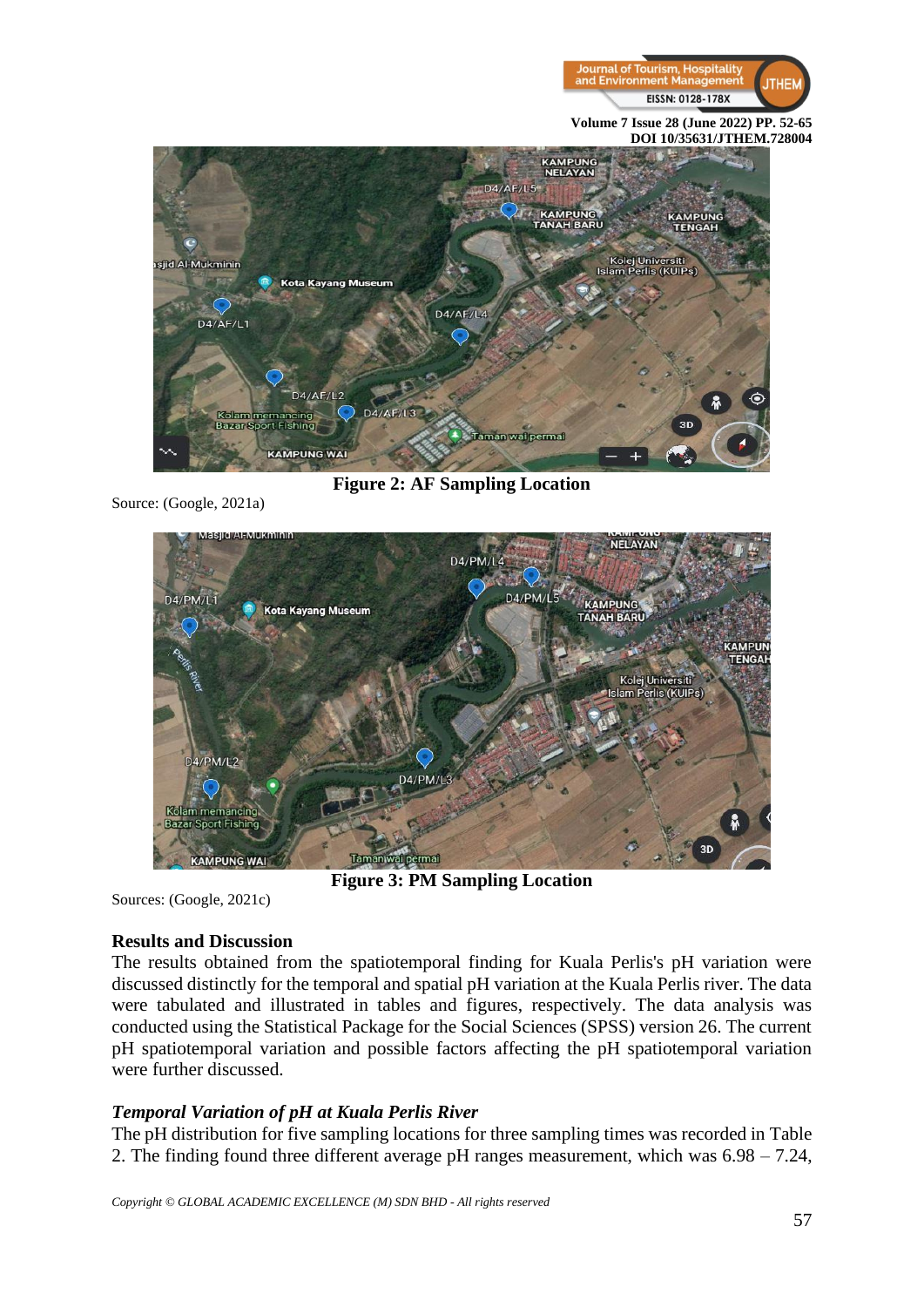

6.76 -7.41, and 6.58 – 7.54, respectively, for the morning (AM), afternoon (AF), and evening (PM) sampling time.

| Table 2: Data Collection of pH Reading Distribution at Kuala Perlis River |                |                       |  |  |  |
|---------------------------------------------------------------------------|----------------|-----------------------|--|--|--|
| <b>Sampling</b>                                                           | Location       | $pH$ (Mean $\pm SD$ ) |  |  |  |
|                                                                           |                |                       |  |  |  |
|                                                                           | L1             | $6.98 \pm 0.01$       |  |  |  |
|                                                                           | L2             | $7.24 \pm 0.01$       |  |  |  |
| AM                                                                        | L3             | $7.11 \pm 0.02$       |  |  |  |
|                                                                           | L <sub>4</sub> | $7.00 \pm 0.01$       |  |  |  |
|                                                                           | L5             | $7.16 \pm 0.00$       |  |  |  |
|                                                                           | L1             | $6.76 \pm 0.03$       |  |  |  |
|                                                                           | L2             | $7.01 \pm 0.01$       |  |  |  |
| AF                                                                        | L3             | $7.00 \pm 0.01$       |  |  |  |
|                                                                           | L <sub>4</sub> | $7.10 \pm 0.01$       |  |  |  |
|                                                                           | L5             | $7.41 \pm 0.01$       |  |  |  |
|                                                                           | L1             | $6.57 \pm 0.00$       |  |  |  |
|                                                                           | L2             | $7.24 \pm 0.01$       |  |  |  |
| PM                                                                        | L3             | $7.25 \pm 0.01$       |  |  |  |
|                                                                           | L <sub>4</sub> | $7.24 \pm 0.00$       |  |  |  |
|                                                                           | L5             | $7.54 \pm 0.02$       |  |  |  |

During the morning sampling, the pH distribution was recorded at 6.98, 7.24, 7.11, 7.00, and 7.16, respectively, at L1 till L5. The average pH range of the morning sampling was  $7.1 \pm 0.11$ . While the pH distribution during afternoon collection was 6.76, 7.01, 7.00, 7.05, and 7.41 throughout L1, L2, L3, L4, and L5. The mean pH distribution was calculated at  $7.12 \pm 0.28$ , slightly higher than the average obtained during the morning sampling. Lastly, during the evening sampling time (PM), the pH distribution was at the highest average of  $7.17 \pm 0.35$ . In contrast, the pH was recorded at 6.58, 7.24, 7.25, 7.25, and 7.54 at the respective location 1 till location 5 along the Kuala Perlis river. Figure 4 illustrates the pH distributions within different sampling times throughout areas.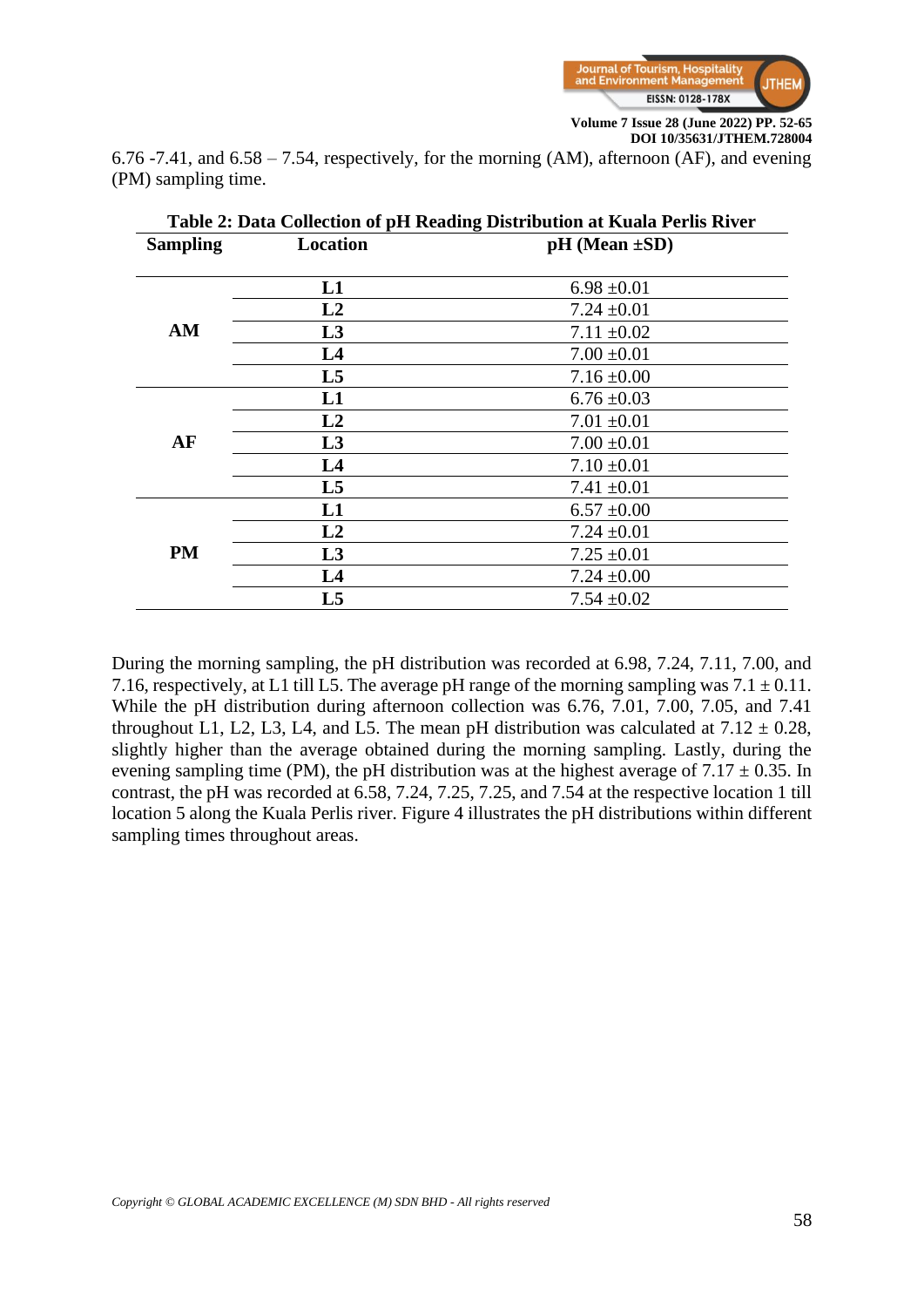



**Figure 4: pH Distribution Within Different Sampling Times**

The average pH distribution shows inclining trends throughout the morning sampling (AM), afternoon sampling (AF), and evening sampling (PM). The standard deviation also shows slight expansion among the range of pH values from the mean calculated on each sampling time throughout locations, which was  $6.98 - 7.24$ ,  $6.76 - 7.41$ ,  $6.58 - 7.54$ , respectively, for the morning (AM), afternoon (AF), and evening (PM) sampling time. Even though there is an average difference between the values, there was no significant difference between the pH distribution and the sampling time. Figure 5 shows the average pH between three different sampling times.



**Figure 5: Average of pH Within Three Different Times,** \*Same letters indicate values with non-significant differences ( $P > .05$ ).

*Copyright © GLOBAL ACADEMIC EXCELLENCE (M) SDN BHD - All rights reserved* A one-way between-subject ANOVA was conducted to study the effect of the sampling time on surface water pH value in the morning, afternoon, and evening. There was not a significant effect of the sampling time on surface water pH value at the  $p<.05$  level for the three conditions  $[F (2,12) = 0.303, p = 0.744]$ , as can be seen in Table 3. Therefore, these results suggest that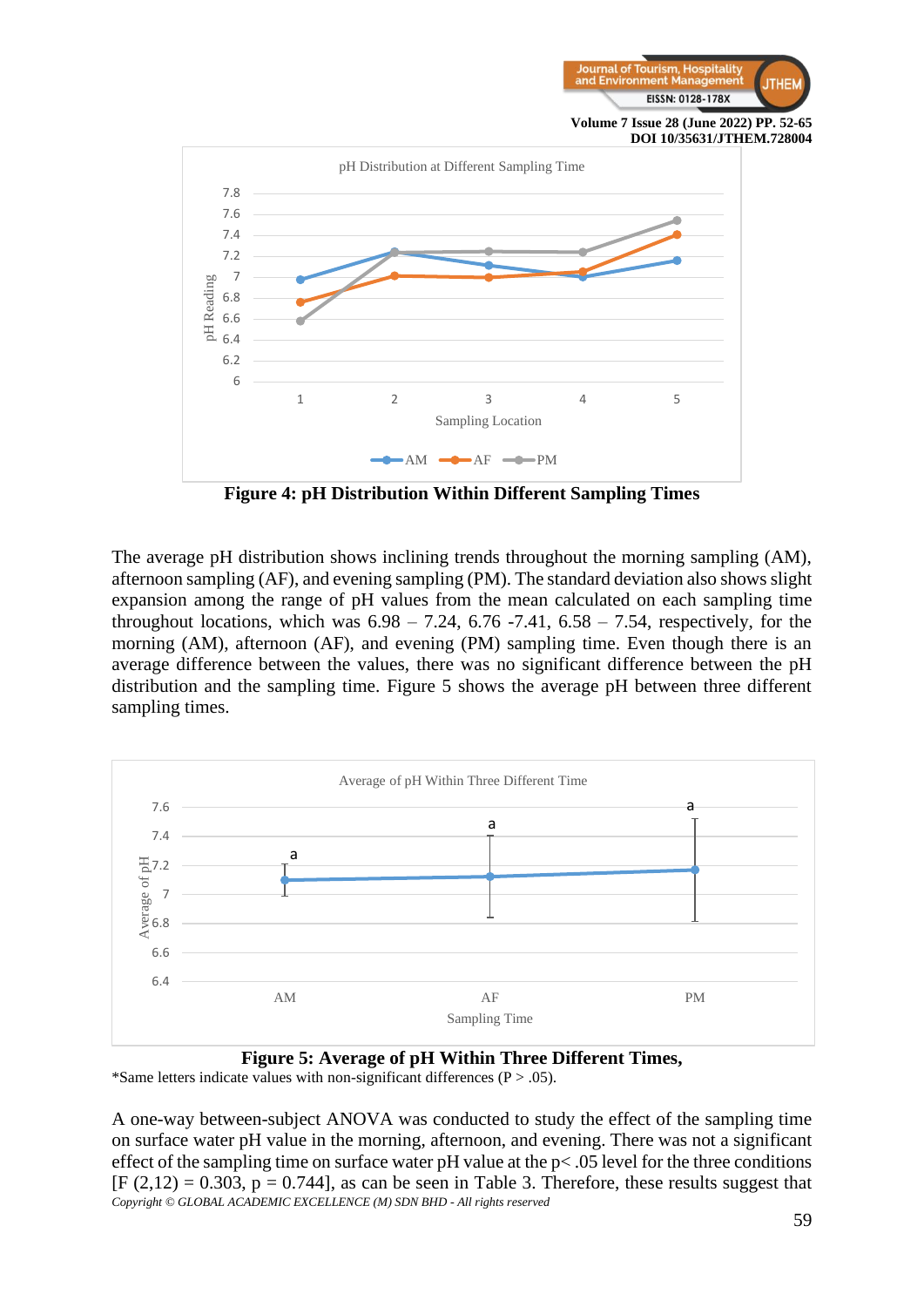

sampling time does not affect water surface pH value. Generally, there was no temporal variation of pH assessment in the study area, Kuala Perlis River. Post hoc Tukey HSD was not conducted further as there was no significant difference in the temporal variation of surface water pH assessment**.**

| Table 3: One Way ANOVA for Temporal Variation of pH |                          |           |                              |    |      |      |      |
|-----------------------------------------------------|--------------------------|-----------|------------------------------|----|------|------|------|
| <b>Temporal Variation of pH</b>                     | Sum of<br><b>Squares</b> | df        | <b>Mean</b><br><b>Square</b> | F  | Sig. |      |      |
|                                                     | (Combined)               |           | .039                         | 2  | .019 | .303 | .744 |
| <b>Between Groups</b>                               | Linear<br>Term           | Contrast  | .013                         |    | .013 | .203 | .660 |
|                                                     |                          | Deviation | .026                         |    | .026 | .404 | .537 |
| Within Groups                                       |                          |           | .767                         | 12 | .064 |      |      |
| Total                                               |                          |           | .805                         | 14 |      |      |      |

\* There was not a significant effect of the sampling time on surface water pH value at the p< .05 level for the three conditions  $[F (2,12) = 0.303, p = 0.744].$ 

#### *Spatial Variation of pH at Kuala Perlis River*

Moreover, the data obtained from the research and pH distribution at the different sampling locations can also be found. An increasing pattern was recorded, and the pH became more essential as the sea approached. Location 1 shows the lowest pH values for each sampling time, 6.98, 6.76, and 6.58, respectively, for the morning, afternoon, and evening sampling. The highest pH was recorded at locations 5, pH 7.54 during the PM sampling. Location 1 is the furthest from the sea opening than location 5, which is nearest the sea. There is a significant difference in the pH distribution between location 1 and location 5, as shown in Figure 6. Location 1 is significantly different from location 5, as  $P = 0.007$ , thus P $\leq 0.05$ , which means there was a significant difference, computed using ANOVA SPSS and Post-Hoc (Tukey Test)



**Figure 6: pH Distribution at Different Sampling Locations** \*L1-L5: Location 1 till Location 5

\*Different letters indicate values with significant differences ( $P > .05$ ).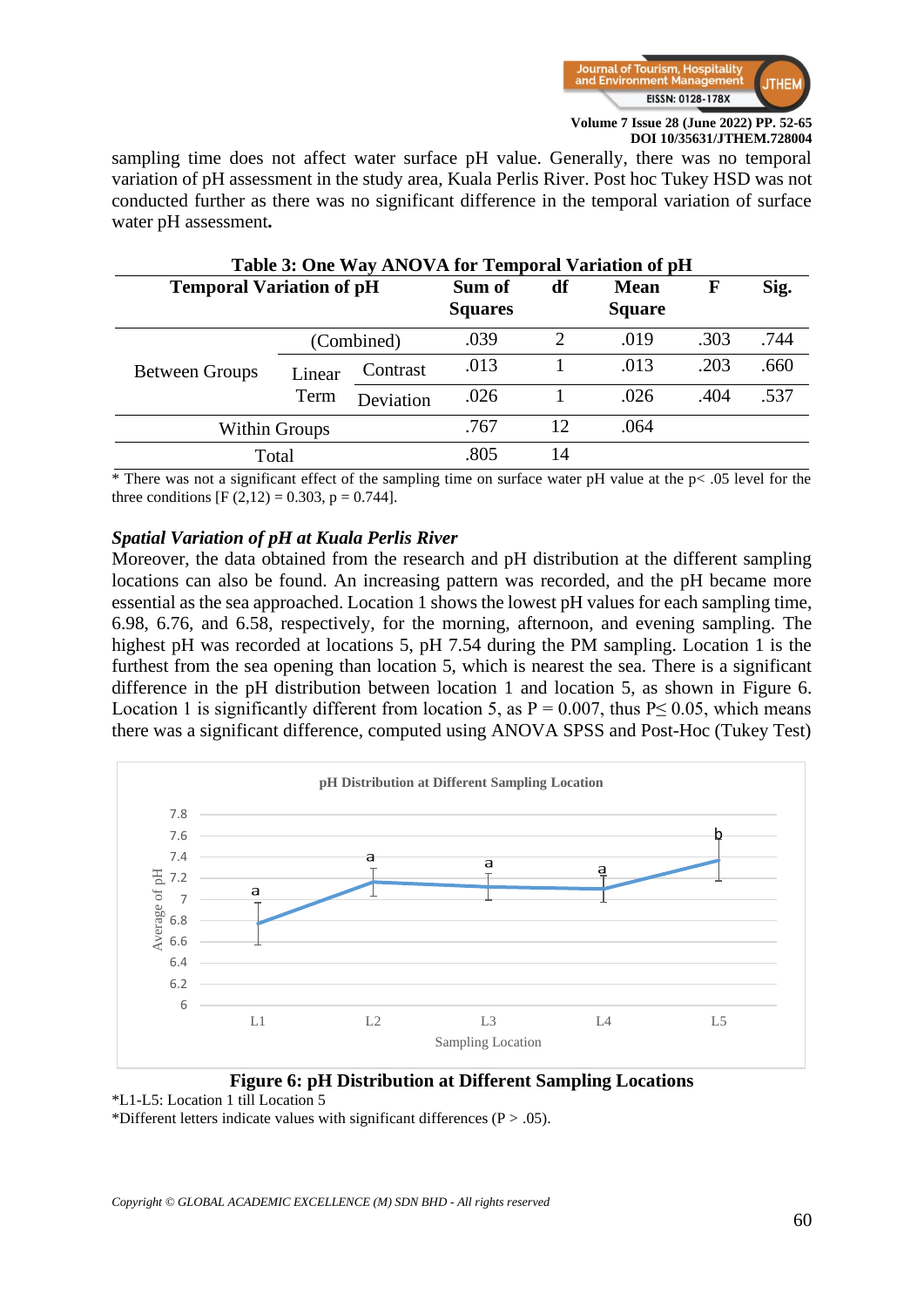

A one-way between subject's ANOVA was conducted to compare the effect of different sampling locations on water surface pH value in five locations of the sampling point. There was significant effect of sampling location on water surface pH value at the p< .05 level for the five locations [F (4,10) = 5.439, P = 0.014]. Table 4 shows the one-way ANOVA of spatial variation in pH value.

| Table 4: One Way ANOVA of Spatial Variation in pH |                |           |                          |    |                              |             |        |
|---------------------------------------------------|----------------|-----------|--------------------------|----|------------------------------|-------------|--------|
| <b>Spatial Variation of pH</b>                    |                |           | Sum of<br><b>Squares</b> | df | <b>Mean</b><br><b>Square</b> | $\mathbf F$ | Sig.   |
|                                                   | (Combined)     |           | .552                     | 4  | .138                         | 5.439       | $*014$ |
| <b>Between Groups</b>                             | Linear<br>Term | Contrast  | .381                     |    | .381                         | 15.016      | .003   |
|                                                   |                | Deviation | .171                     | 3  | .057                         | 2.247       | .145   |
| Within Groups                                     |                |           | .254                     | 10 | .025                         |             |        |
| Total                                             |                |           | .805                     | 14 |                              |             |        |

\*There was significant effect of sampling location on water surface pH value at the p< .05 level for the five locations [F (4,10) = 5.439, P = 0.014].

The Post hoc comparisons using the Tukey HSD test indicated that the mean score for location 1 (M = 6.77, SD = 0.20) was significantly different than location 5 (M = 7.37, SD = 0.13). However, other location which were location 2 ( $M = 7.16$ ,  $SD = 0.13$ ), location 3 ( $M = 7.12$ ,  $SD = 0.13$ ) and location 4 (M = 7.10, SD = 0.13) is not significantly different from location 1 and location 5. To recapitulate, these results suggest the spatial variation of pH assessment between location 1 and location 5. However, location 2, location 3, location 4 do not have a spatial variation of surface water pH value. Table 5 shows the comparison of the P-value (Tukey Test) of the pH reading on each sampling location

|            | <b>Comparison Between Sampling Location</b><br><b>P-value</b> |       |  |  |  |
|------------|---------------------------------------------------------------|-------|--|--|--|
|            | Location 2                                                    | .078  |  |  |  |
|            | Location 3                                                    | .130  |  |  |  |
| Location 1 | Location 4                                                    | .170  |  |  |  |
|            | Location 5                                                    | *.007 |  |  |  |
|            | Location 1                                                    | .078  |  |  |  |
|            | Location 3                                                    | .997  |  |  |  |
| Location 2 | Location 4                                                    | .984  |  |  |  |
|            | Location 5                                                    | .535  |  |  |  |
|            | Location 1                                                    | .130  |  |  |  |
|            | Location 2                                                    | .997  |  |  |  |
| Location 3 | Location 4                                                    | 1.000 |  |  |  |
|            | Location 5                                                    | .366  |  |  |  |
|            | Location 1                                                    | .170  |  |  |  |
| Location 4 | Location 2                                                    | .984  |  |  |  |
|            |                                                               |       |  |  |  |

| Table 5: Comparison of The P-value (Tukey Test) of The pH Reading on Each |
|---------------------------------------------------------------------------|
| <b>Sampling Location</b>                                                  |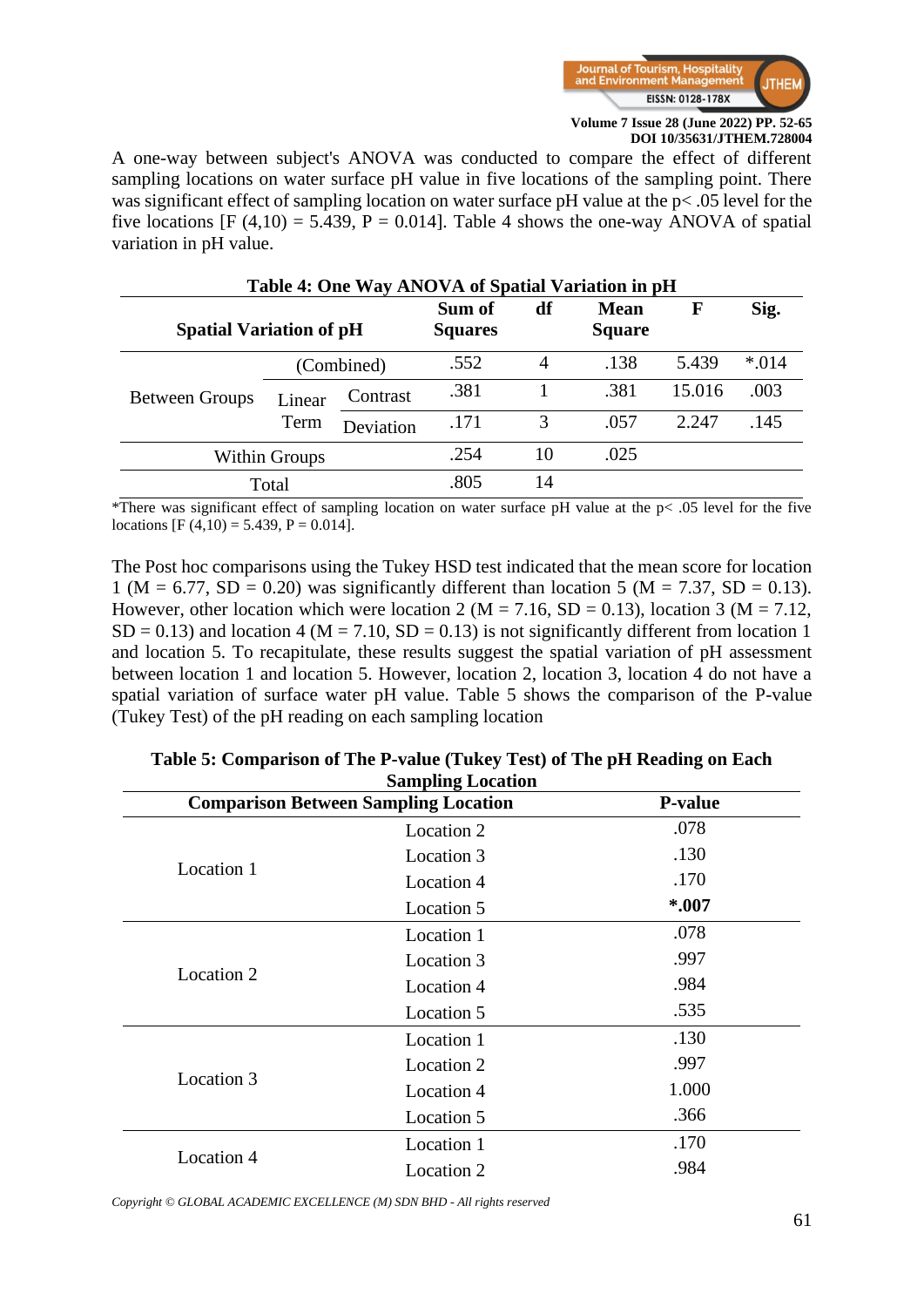

|            |            | Volume 7 Issue 28 (June 2022) PP. 52-65<br>DOI 10/35631/JTHEM.728004 |
|------------|------------|----------------------------------------------------------------------|
|            | Location 3 | 1.000                                                                |
|            | Location 5 | .290                                                                 |
|            | Location 1 | $*007$                                                               |
|            | Location 2 | .535                                                                 |
| Location 5 | Location 3 | .366                                                                 |
|            | Location 4 | .290                                                                 |

\*The mean is significantly different at 0.05 level (p<0.005) by Post-Hoc Tukey.

\*There were significant differences between pH readings between Locations 1 and 5.

*Possible Factors Affecting Spatiotemporal Variation of pH Assessment in Kuala Perlis River*  Several possible factors might affect the pH distributions spatially: the presence of soil producing acid area, colloidal particle binding with seawater, possible sea intrusion, rainfall distribution, and possible anthropogenic activities. Location 1 for each sampling, near the river bench, thus soil acidity will significantly affect the pH reading on these water bodies compared to location 5. The acidity of upland freshwaters, metal concentrations, dissolved organic carbon (DOC) and color, and the concentration of suspended particles are all affected by blanket peat degradation (Martin-Ortega et al., 2014). According to Reuss, Cosby, and Wright (1987), the pH of surface water is affected by the accumulation of acid deposition over natural acidifying reactions in soils.

Next, possible sea intrusion can also be a factor that affects the difference in pH distribution as seawater contains a salt buffer that increases the river's alkalinity. Lower salinity ranges exhibited significant pH increases, but higher salinity ranges showed delayed increases (Mosley, Husheer, & Hunter, 2004). The pH distribution can also be influenced by rainfall distribution, and rainfall intensity impacts water quality. According to the findings, the deeper the water level, the lower the pH value of the soil and water (Tuan Besar, Sofik, & Mat Daud, 2019).

Finally, anthropogenic factors might also affect the river pH, such as the agriculture runoff from paddy fields along the river. Agricultural runoff is the primary cause of pollution in lowpollution areas (Tengku Ibrahim et al., 2021). Discriminant analysis of river water quality conducted by Samsudin et al. (2011) shows possible nutrient runoff from paddy fields due to strong positive loading of biological oxygen demand (BOD) and chemical oxygen demand (COD), which represent anthropogenic pollution sources, thus able in reducing the pH spatially. From the observation, locations 1 and 2 are near the paddy field and fishpond; therefore, the pH reading is slightly lower than the others. The study suggested the applicability of spatial interpolation method to map and estimate pollutant concentration in future research (Kamaruddin et al., 2018). Spatial interpolation has become a popular method for evaluating and mapping water pollutants concentration (Kamaruddin et al., 2019).

#### **Conclusions**

Based on the finding obtained, preliminary data on the current spatiotemporal variation in pH assessment on the surface water of Kuala Perlis River was successfully obtained and studied. The research found no temporal variation of pH assessment on different surface water locations in Kuala Perlis. In contrast, the finding showed the spatial variation of pH assessment of surface water at Kuala Perlis between Location 1 and Location 5. The preliminary data on pH variation can be used as a future endeavor for the researcher, government, and non-government to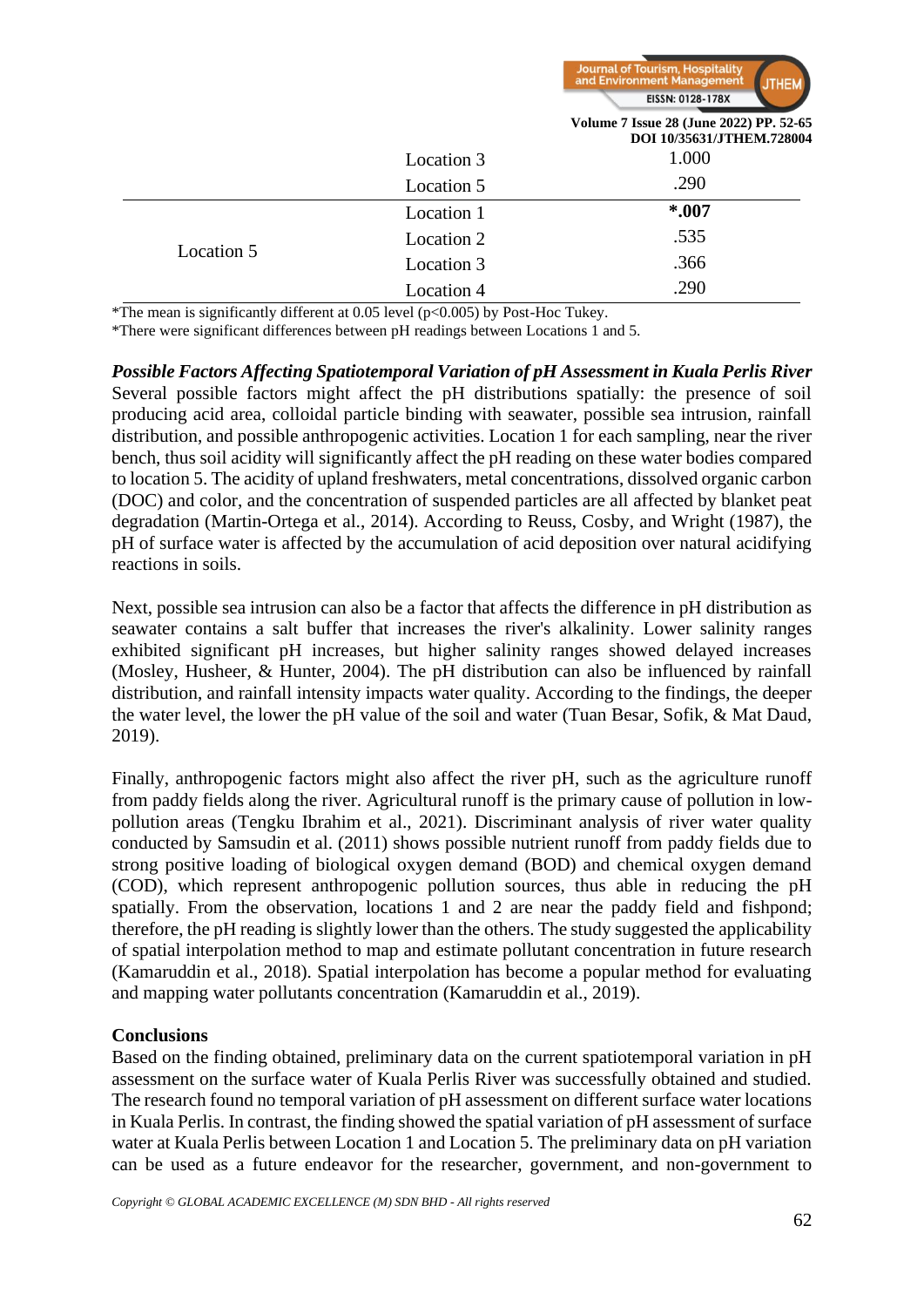

monitor the river acidification and plan for social-economic development along the Kuala Perlis area. The data also can be used to preserve the Kuala Perlis river ecosystem and promote sustainable river management.

#### **Acknowledgments**

The authors gratefully acknowledge the generous assistance and support from the academic and non-academic staff for their contribution to this research and publication, especially to UiTM Marine Research Station (MARES); the Research Initiative Group (RIG): Ocean Research, Conservation and Advance (ORCA), and Integrative Natural Product Research; and the Faculty of Applied Sciences, Universiti Teknologi MARA, Perlis Branch, Arau Campus, 02600 Arau, Perlis, Malaysia.

### **References**

- Abdullah, A. R. (1995). Environmental pollution in Malaysia: trends and prospects. *Trends in Analytical Chemistry*, *14*(5), 191–197. https://doi.org/https://doi.org/10.1016/0165- 9936(95)91369-4
- Al-Badaii, F., Shuhaimi-othman, M., & Gasim, M. B. (2013). Water Quality Assessment of the Semenyih River, Selangor, Malaysia. *Journal of Chemistry*, *3216*, 112–122.
- Amneera, W. A., Najib, N. W. A. Z., Mohd Yusof, S. R., & Ragunathan, S. (2013). Water quality index of Perlis River, Malaysia. *International Journal of Civil & Environmental Engineering*, *13*(2), 1–6.
- Bhateria, R., & Jain, D. (2016). Water quality assessment of lake water: a review. *Sustainable Water Resources Management*, *2*(2), 161–173. https://doi.org/10.1007/s40899-015- 0014-7
- Duarte, C. M., Hendriks, I. E., Moore, T. S., Olsen, Y. S., Steckbauer, A., Ramajo, L., … McCulloch, M. (2013). Is Ocean Acidification an Open-Ocean Syndrome? Understanding Anthropogenic Impacts on Seawater pH. *Estuaries and Coasts*, *36*(2), 221–236. https://doi.org/10.1007/s12237-013-9594-3
- Dugan, P., Dey, M. M., & Sugunan, V. V. (2006). Fisheries and water productivity in tropical river basins: Enhancing food security and livelihoods by managing water for fish. *Agricultural Water Management*, *80*(1-3 SPEC. ISS.), 262–275. https://doi.org/10.1016/j.agwat.2005.07.017
- Google. (2021a). D4/AF sampling location. Retrieved December 6, 2021, from https://earth.google.com/web/@6.41547664,100.144579,50.52777964a,3010.6617898 8d,30y,0h,0t,0r/data=MicKJQojCiExaDBLQ0t0VWpmWm5ndDYzVTBNZDI5cFV Oc2FYVnNXcUI
- Google. (2021b). D4/AM sampling location. Retrieved December 6, 2021, from https://earth.google.com/web/@6.41494985,100.14515055,57.02283522a,2727.16513 844d,30y,0h,0t,0r/data=MicKJQojCiExVy1mdzU5SUZLZGhEbGRMRW0zTjhra3d1 Tzk4cmVybE4
- Google. (2021c). D4/PM Sampling Location. Retrieved December 6, 2021, from https://earth.google.com/web/@6.41547664,100.144579,50.52777882a,3010.6617898 8d,30y,0h,0t,0r/data=MicKJQojCiExaDBLQ0t0VWpmWm5ndDYzVTBNZDI5cFV Oc2FYVnNXcUI
- Kamaruddin, S. A., Zainolabdin, S. N., Abd.Aziz, K. N., & Roslani, M. A. (2019). Comparative Study of Regularized and Tension Spline Interpolation Method to Map Surface-Water Salinity of Pulau Tuba, Langkawi, Kedah. *Multidisciplinary Informatics Journal, 2*(1), 91-97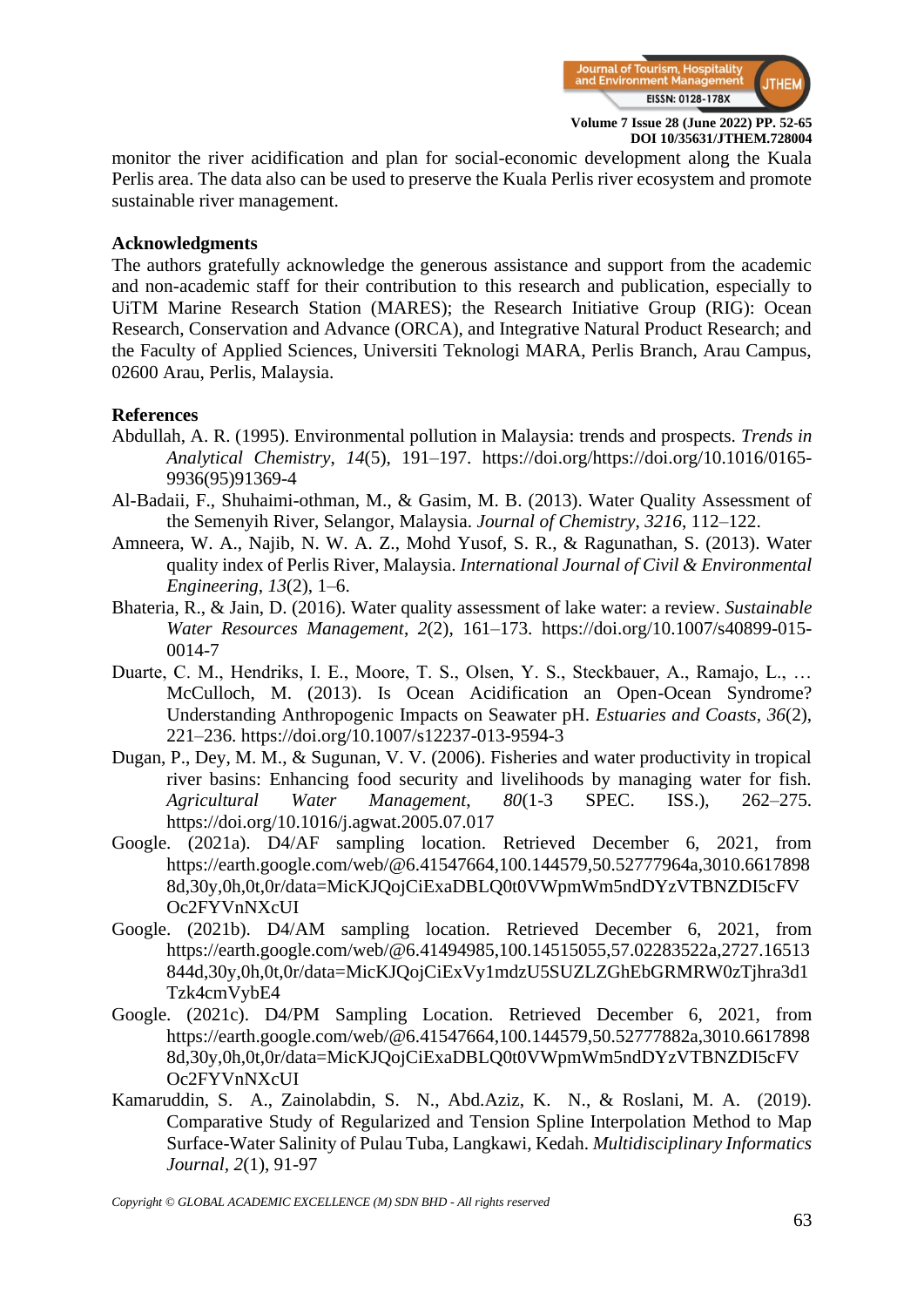

- Kamaruddin, S. A., Abd Aziz, K. N., Roslani, M. A., Tajam, J., Zaınolabdın, S. N., & Mohd Razman, N. F. (2018). Mapping of salinity level using spline interpolation techniques over the water of sungai merbok, Kedah. *Malaysian Journal of Sustainable Environment, 5*(2), 114. https://doi.org/10.24191/myse.v5i2.5620
- Kamaruddin, S. A., Abd. Aziz, K. N., Roslani, M. A., & Zainol, Z. E. (2021a). Sustainable Management of the Coastal Water pH of Pulau Tuba Using the Inverse Distance Weighted (IDW) Method. *Jurnal Intelek*, *16*(2), 162–174. https://doi.org/10.24191/ji.v16i2.428
- Kamaruddin, S. A., Ahmad Nasir, N. A. H., Rahim, N. S., Shuhaime, N., Hashim, M. A., Khazali, A. S., … Roslani, M. A. (2021b). A Comparative Accuracy of Regularized and Tension Spline Methods to Estimate and Model the Surface Water pH of Pulau Tuba, Langkawi, Kedah. *Science Letters*, *15*(2), 116–134. https://doi.org/10.24191/sl.v15i2.13834
- Kamaruddin, S. A., Rusli, H. H., Abd.Aziz, K. N., & Roslani, M. A. (2020). Characteristics and distribution of microplastics in surface sediment of selat pulau tuba, Langkawi, Kedah. *Malaysian Journal of Sustainable Environment, 7*(2), 133. https://doi.org/10.24191/myse.v7i2.10269
- Martin-Ortega, J., Allott, T. E. H., Glenk, K., & Schaafsma, M. (2014). Valuing water quality improvements from peatland restoration: Evidence and challenges. *Ecosystem Services*, *9*, 34–43. https://doi.org/10.1016/j.ecoser.2014.06.007
- McNicholl, C., Koch, M. S., Swarzenski, P. W., Oberhaensli, F. R., Taylor, A., Batista, M. G., & Metian, M. (2020). Ocean acidification effects on calcification and dissolution in tropical reef macroalgae. *Coral Reefs*, *39*(6), 1635–1647. https://doi.org/10.1007/s00338-020-01991-x
- Ministry of Natural Resources and Environment Malaysia. (2014). National Water Quality Standards For Malaysia- Annex. *National Water Quality Standards for Malaysia-Annex*. Retrieved from http://www.wepa-db.net/policies/law/malaysia/eq\_surface.htm
- Morton, L. W., & Olson, K. R. (2018). The Pulses of the Mekong River Basin: Rivers and the Livelihoods of Farmers and Fishers. *Journal of Environmental Protection*, *09*(04), 431– 459. https://doi.org/10.4236/jep.2018.94027
- Mosley, L. M., Husheer, S. L. G., & Hunter, K. A. (2004). Spectrophotometric pH measurement in estuaries using thymol blue and m-cresol purple. *Marine Chemistry*, *91*(1–4), 175–186. https://doi.org/10.1016/j.marchem.2004.06.008
- Norbert, N. F., Aaron, S. T., George, B. C., Kenneth, M., Godswill, A. A., & Vivian, B. C. (2018). Selected physicochemical properties and quality of soils around some rivers of Cameroon. *Journal of Soil Science and Environmental Management*, *9*(5), 68–80. https://doi.org/10.5897/jssem2018.0672
- Reuss, J. O., Cosby, B. J., & Wright, R. F. (1987). Chemical processes governing soil and water acidification. *Nature*, *329*(6134), 27–32. https://doi.org/10.1038/329027a0
- Salisbury, J., Green, M., Hunt, C., & Campbell, J. (2008). Coastal acidification by rivers: A threat to shellfish? *Eos*, *89*(50), 513. https://doi.org/10.1029/2008EO500001
- Samsudin, M. S., Juahir, H., Zain, S. M., & Adnan, N. H. (2011). *Surface River Water Quality Interpretation Using Environmetric Techniques : Case Study at Perlis River Basin , Malaysia*. *1*(5), 1–8. https://doi.org/10.5963/IJEP0105001
- Sheldon, F., & Fellows, C. S. (2010). Water quality in two Australian dryland rivers : spatial and temporal variability and the role of flow. *Marine And Freshwater Research*, 864– 874.